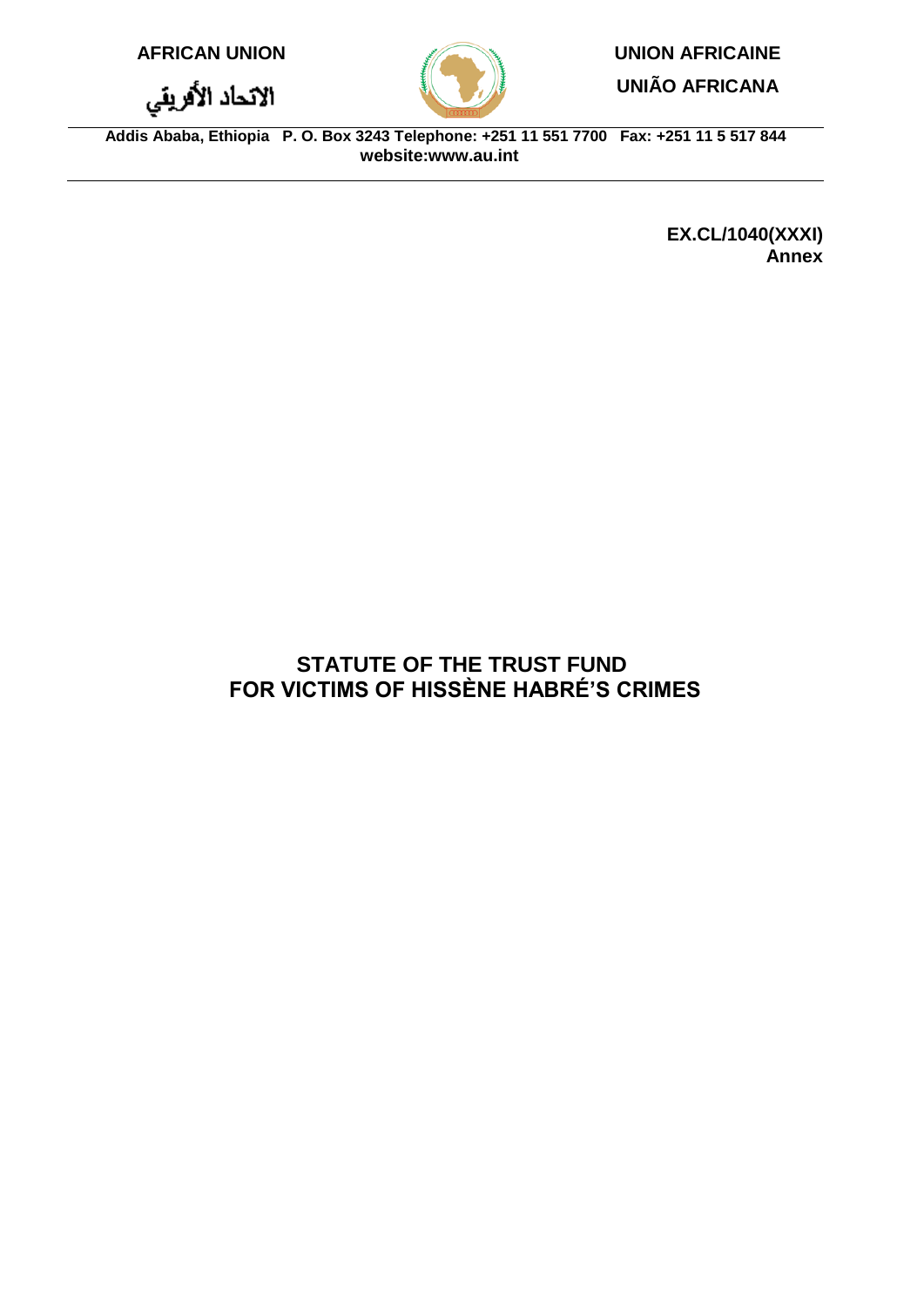#### **PREAMBLE:**

#### **The Assembly,**

**Recalling** Decision Assembly/AU/Dec.103 (VI) adopted by the Assembly of the Union in January 2006, in Khartoum, The Sudan, on the establishment of the Extraordinary African Chambers (EAC);

**Recalling** Decision Assembly/AU/Dec.401 (XVIII) adopted on 31 January 2012 by the Assembly of Heads of State and Government of the African Union requesting the African Union and the Government of Senegal to consider the practical modalities and the legal and financial implications of a trial for international crimes committed on Chadian territory during the period from 07 June 1982 to 1 December 1990;

**Recalling** Decision Assembly/AU/Dec.615 (XXVII) adopted by the Assembly of the Union in July 2016 in Kigali, Rwanda, on the establishment of a Trust Fund on reparations for the rightful victims of crimes within the jurisdiction of the Extraordinary African Chambers;

**Recalling** the Statute of the Extraordinary African Chambers within Senegalese jurisdiction for proceedings for international crimes committed on the territory of the Republic of Chad during the period from 7 June 1982 to 1 December 1990;

**Noting** the objectives and principles of the African Union on the respect of democratic principles, human rights, the rule of law and good governance;

 **Bearing in mind** Articles 27 and 28 of the Statute of the Extraordinary African Chambers which provides for reparations and the establishment of a Trust Fund for victims;

**Taking note** of the judgements rendered by the Extraordinary African Chambers on 29 July 2016 and 27 April 2017 awarding reparations to the victims of Hissène Habré;

#### **Have agreed as follows:**

#### *Article 1 Definitions*

For the purpose of this Statute:

**«African Union»** or **«Union»** means the African Union established by the Constitutive Act adopted on 11 July 2000 and which entered into force on 26 May 2001;

**«Assembly»** means the Assembly of Heads of State and Government of the African Union;

**«Board»** means the Board of Directors of the Trust Fund;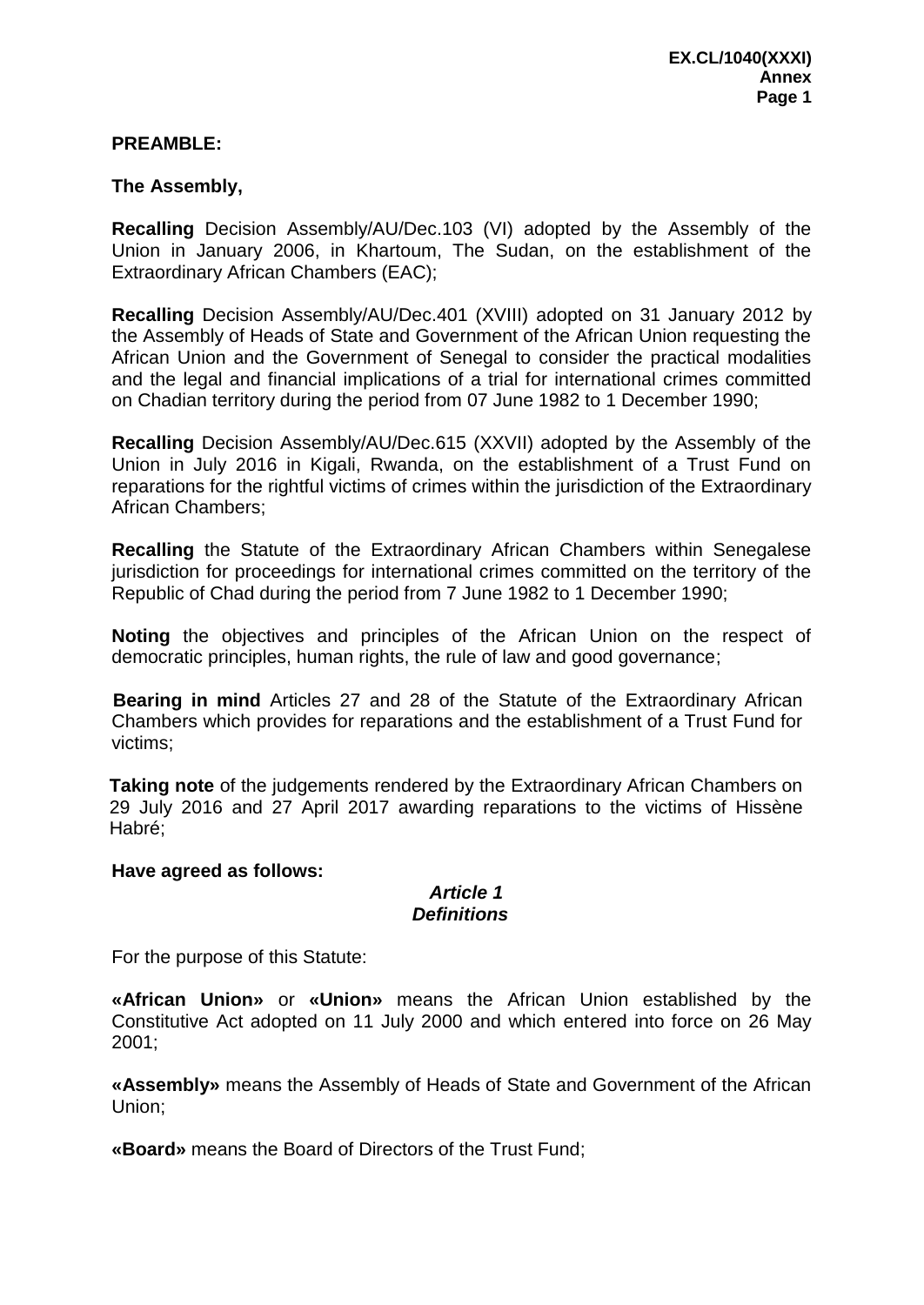**«Chairperson»** means the Chairperson of the Board of Directors of the Trust Fund;

**«Constitutive Act»** means the Constitutive Act of the African Union;

**«Executive Council»** means the Executive Council of Ministers of the Union;

**«Fund»** means the Trust Funds for victims of Hissène Habré's crimes;

**« Member States»** means Member States of the Union;

«**Secretariat**» means the Secretariat of the Trust Funds for victims of Hissène Habré's crimes;

**«Statute»** means the Statute of the Trust Fund for victims of Hissène Habré's crimes;

**"Victim"** means victim as defined in the ruling of the Extraordinary African Chambers of 27 April 2017.

## *Article 2 Establishment*

- 1. The Trust Fund for victims of the crimes of Hissène Habré shall be established pursuant to Articles 27 and 28 of the Statute of the Extraordinary African Chambers and Decision Assembly/AU/Dec.615 (XXVII), adopted by the Assembly of the Union in July 2016 in Kigali, Rwanda.
- 2. The Fund shall have legal personality.

## *Article 3 Purpose*

- 1. The purpose of this Statute is to establish an institutional framework for compensation and reparations for victims of Hissène Habré's crimes.
- 2. The Trust Fund shall be established to serve as the implementing body for the decision on reparations pronounced by the Extraordinary African Chambers, in order to mobilize the necessary funds and pay the said reparations to the victims of Hissène Habré's crimes.

## *Article 4 Principles*

The principles of confidentiality, transparency, non-discrimination, impartiality, efficiency, independence, and equity shall guide the management and control structures for the disbursement of funds and the pursuit of activities within the scope of their respective mandates.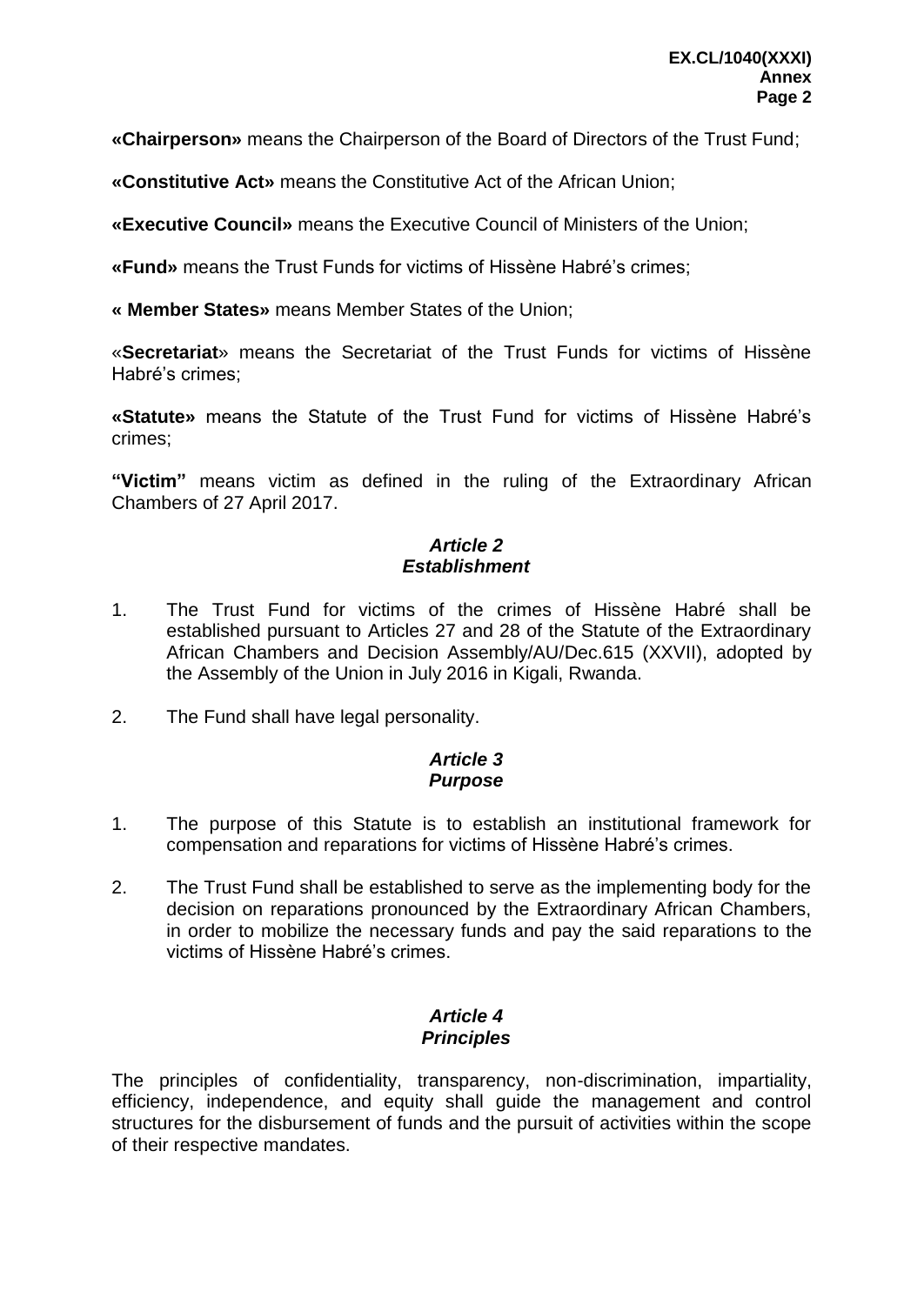## *Article 5 Structure of the Fund*

The governance structures of the Fund shall be as follows:

- a) the Board of Directors; and
- b) the Secretariat.

## *Article 6 Composition of the Board of Directors*

- 1. The Board of Directors shall be composed of the following members:
	- a) One (1) representative of the African Union Commission (AUC);
	- b) One (1) representative of the Republic of Chad;
	- c) One (1) representative of victims from the three major victims' associations;
	- d) One (1) representative from a Civil Society Organization with proven expertise, and ideally, accredited to the African Union.
- 2. The participation of members of victims' associations shall be based on rotation according to alphabetical order, for a period of six (6) months, between the three victims' associations.
- 3. One (1) or several representatives of contributors may be included on the Board. If necessary, coordination shall be organized between the contributors.
- 4. The Board of Directors may admit other members as observers. The two other representatives of non-member victims' associations shall be admitted to participate in deliberations as observers.
- 5. The Legal Counsel of the African Union or his/her representative shall attend Board meetings to provide any legal advice that may be necessary.
- 6. The Secretary of the Fund shall act as the Secretariat of the Board.
- 7. Members of the Board must demonstrate high standards of integrity, impartiality and proven skills in the area of compensation and reparations for victims within the meaning of the Statute.

## *Article 7 Functions of the Board*

1. The functions of the Board shall be to: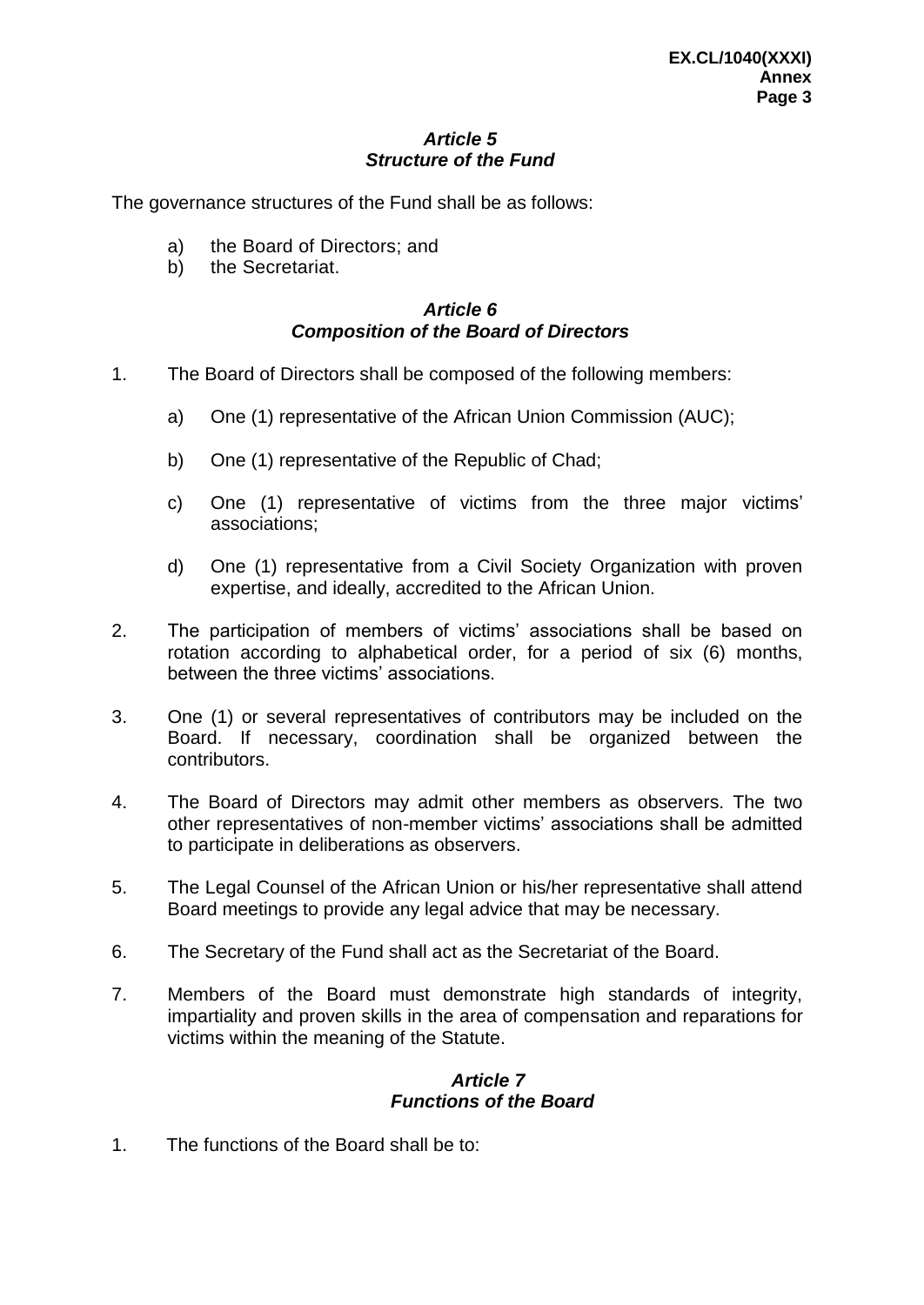- a) Decide on the allocation by the Secretariat of the proceeds of confiscated property and all other assets of the convicted person to the Fund;
- b) Direct the Secretariat on the necessary measures to be taken, particularly by the mechanism for judicial assistance, to locate and recover assets belonging to the convicted person, whose direct link to the latter can be established in implementation of the ruling on his case;
- c) Determine the guidelines and actions to be carried out by the Secretariat with a view to implementing collective and moral reparations, in collaboration with the Governemnt of Chad, interested States and organizations, as well as the associations of civil parties;
- d) Consider the assets awarded as compensation under Articles 27 and 28 of the Statute of the Extraordinary African Chambers for receipt by the Secretariat;
- e) Consider requests for recognition of Victim Status from persons who did not participate in the proceedings and those whose requests were rejected pursuant to the ruling of the Extraordinary African Chambers of 27 April 2017;
- f) Decide on the organisation by the Secretariat of donors' conferences with a view to collecting voluntary contributions to the Fund;
- g) Supervise the activities of the Secretariat relating to the collection of voluntary contributions and ensure that the Secretariat makes sustained efforts to raise funds;
- h) Approve the draft budget of the Fund for its functioning and activities related to its mandate;
- i) Decide on the disbursement and actual payment of reparations and compensation to victims and their beneficiaries;
- j) Carry out supervision and monitoring in order to ensure responsible and appropriate use of funds in conformity with the applicable regulations of the African Union;
- k) Adopt the Handbook of Procedures proposed by the Secretariat;
- l) Proivde strategic guidelines for the Secretariat in confromity with the relevant rules and procedures of the African Union;
- m) Consider the reports and proposals of the Secretariat;
- n) Report to the Executive Council of the African Union through the Commission;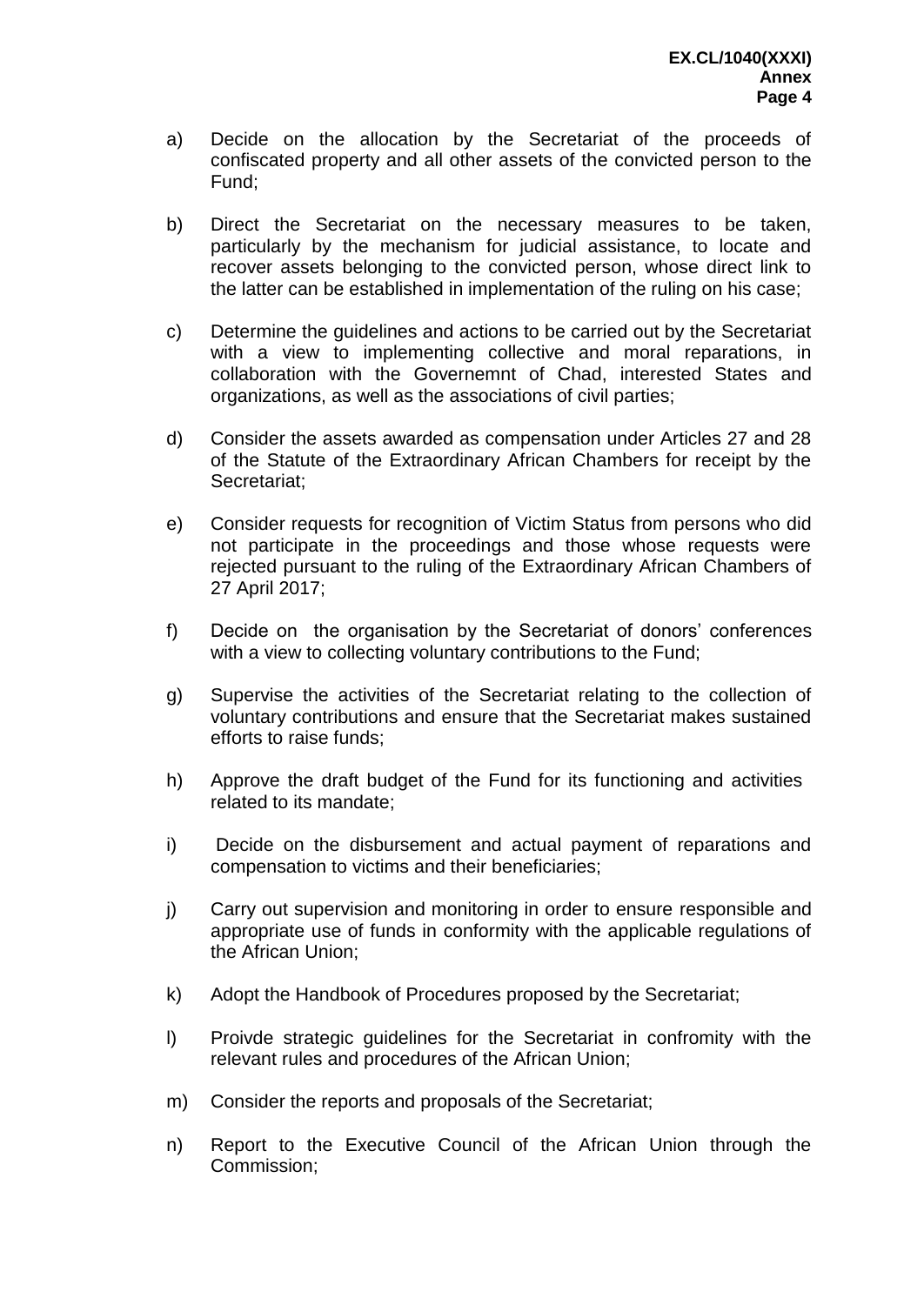2. The Fund may call on the assistance of independent experts within the framework of its mandate.

## *Article 8 Chair of the Board*

The Board shall be chaired by the Representative of the African Union Commission.

## *Article 9 Meetings*

- 1. The Board of Directors shall meet in ordinary sessions at least once every quarter during each year, at the Headquarters of the Secretariat.
- 2. The Board may meet in extraordinary sessions when circumstances so require, and the Chairperson shall determine the start date, duration and venue of each extraordinary session. Extraordinary sessions may be held in person, by telephone, internet or video conference.
- 3. The Secretariat shall propose, in consultation with the Chairperson, the provisional agenda of ordinary and extraordinary sessions. The Secretariat may receive proposals for items to be included on the agenda from other Board members. Any proposed item shall be accompanied by an explanatory statement, and where possible, documents or a draft decision. All documents shall be circulated to Board members at least one month prior to the session. The provisional agenda shall be submitted for consideration by the Board of Directors at the beginning of the relevant session.
- 4. The Executive Secretary of the Fund shall attend sessions of the Board as a resource person.
- 5. The Board may invite other persons with relevant skills to attend some of its sessions, if need be, and make oral or written statements and advise on issues under consideration.
- 6. Meetings of the Board shall be held in closed sessions, unless it is decided otherwise. Decisions and minutes of the Board shall be made public, subject to confidentiality, and shall be communicated to interested parties. At the end of a meeting of the Board of Directors, the Chairperson may make a communication through his/her Secretariat.
- 7. The quorum for a Board meeting shall be a simple majority.

## *Article 10 Working Languages*

1. The working languages of the Board shall be English and French.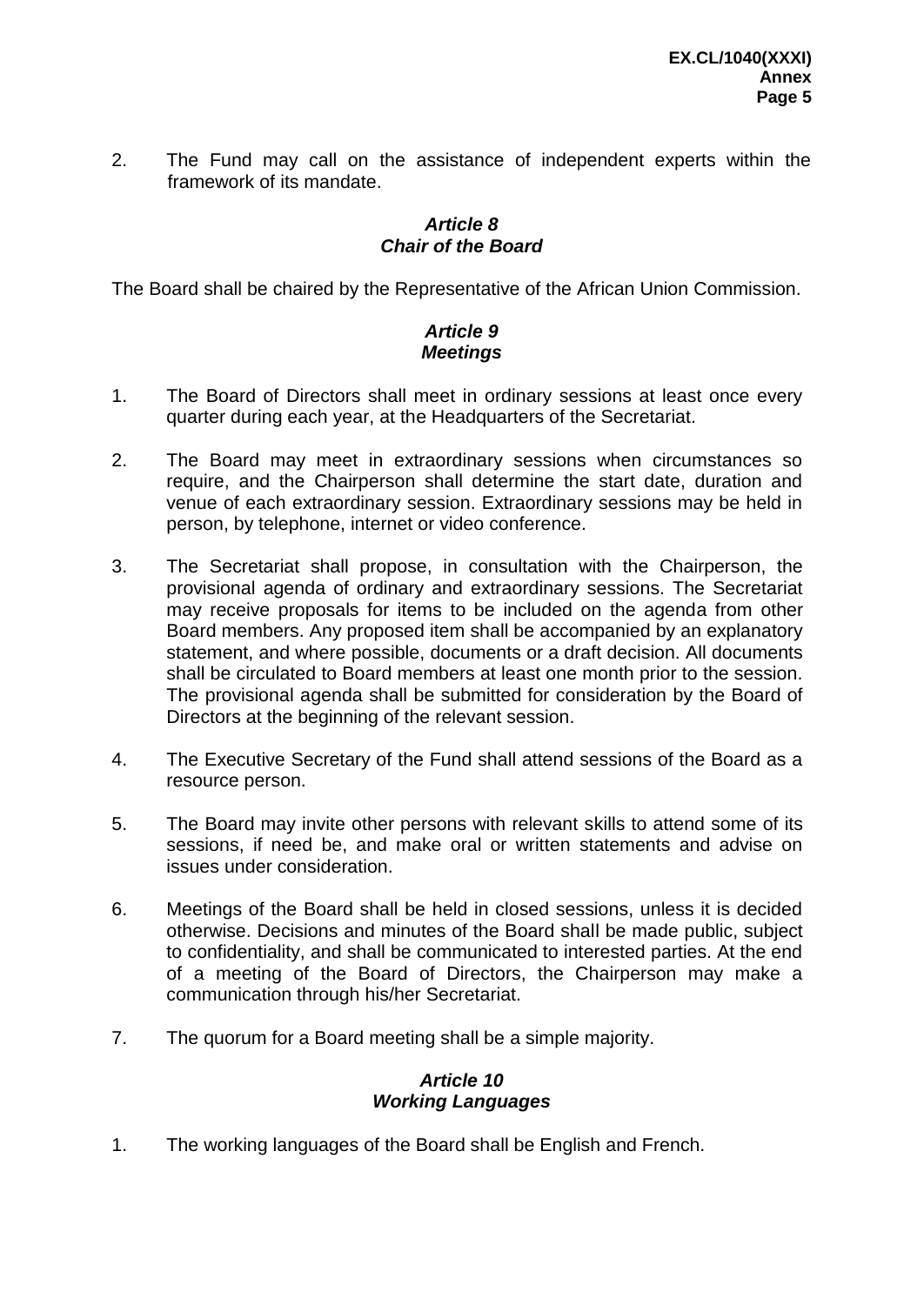2. The Board may decide that one of the other working languages of the African Union be used when the language is understood and spoken by the majority of persons concerned, and its use will facilitate the conduct of the deliberations of the Board.

## *Article 11 Decisions of the Board*

- 1. Decisions of the Board shall be taken at ordinary or extraordinary sessions.
- 2. Every effort shall be made to reach decisions by consensus. If a consensus cannot be reached, all decisions shall be adopted by the simple majority of voting Board members.
- 3. The Board shall adopt its rules of procedure.

#### *Article 12 Remuneration of Board Members*

- 1. Members of the Board shall not receive any remuneration to serve on the Board, apart from the reimbursement of eligible expenses relating to activities of the Board, in conformity with the Handbook of Procedures of the Fund.
- 2. Reimbursements shall be made from voluntary contributions to the General Fund.

## *Article 13 Secretariat*

- 1. The Chairperson of the Commission, on the recommendation of the Board, shall appoint the Chief Executive of the Secretariat;
- 2. The functions of the Secretariat shall be as follows:
	- a) Provide the necessary assistance for the smooth functioning of the Board;
	- b) Implement the reparations decided on by the Board, in conformity with the Handbook of Procedures;
	- c) Allocate the proceeds of confiscated property or any other assets of the convicted person to the Fund in conformity with the decisions of the Board;
	- d) Take all necessary measures, pursuant to decisions by the Board, particularly by the mechanism for legal assistance, to locate and recover assets belonging to the convicted person, whose direct link to the latter can be established in implementation of the ruling on his case;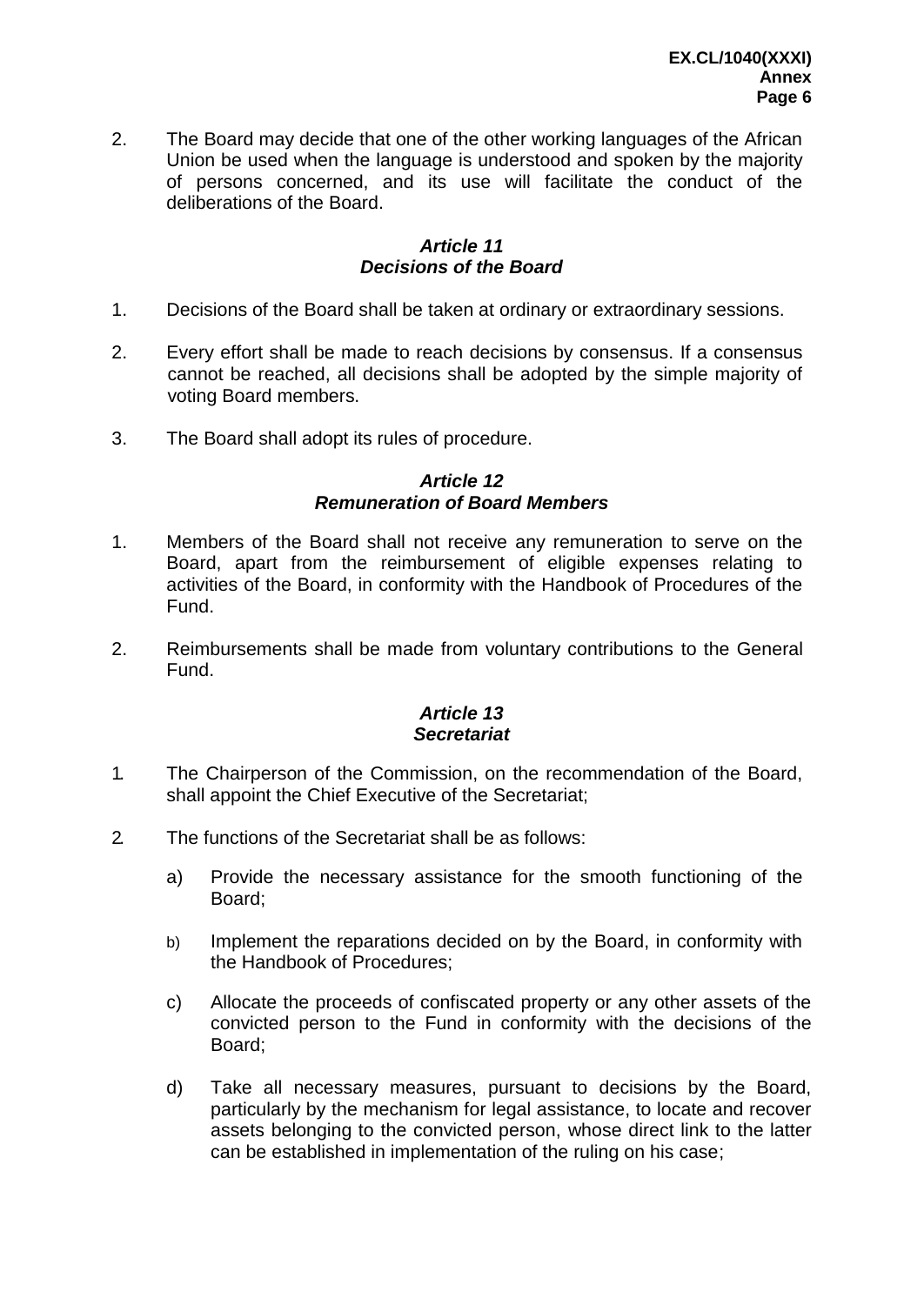- e) Seek, pursuant to the Board's decision, with the Government of Chad, interested States and organizations, as well as associations of civil parties, the realization and implementation of collective and moral reparations;
- f) Receive, pursuant to the Board's decision, the assets awarded as compensation under Articles 27 and 28 of the Statute of the Extraordinary African Chambers;
- g) Receive and submit to the Board for consideration, requests for recognition of Victim Status from persons who did not participate in the proceedings and those whose requests were rejected pursuant to the ruling of the Extraordinary African Chambers of 27 April 2017;
- h) Organize, pursuant to the Board's decision, donors' conferences to obtain voluntary contributions for the Fund;
- i) Seek and collect voluntary contributions;
- j) Submit the draft budget of the Fund to the Board for adoption;
- k) Ensure the disbursement and actual payment of reparations and compensation to victims and their beneficiaries, in accordance with the decisions of the Board;
- l) Propose a Handbook of Procedures for adoption by the Board;
- m) Prepare regular reports for consideration by the Board;
- 3. The Secretariat may call on the assistance of independent experts within the framework of its mandate.
- 4. The Headquarters of the Secretariat shall be based in …..

## *Article 14 Submission of Reports*

The Secretariat shall submit half-yearly reports to the Board on:

- a) its activities;
- b) the financial management of the Fund;
- c) the implementation of decisions of the Board.

## *Article 15 Financing of the Fund*

1. The Fund shall be financed from the recovering of the assets of persons sentenced in accordance with the verdict of the Extraordinary Chambers of Africa, including through the Judicial mutual assistance mechanism and by the voluntary contributions of Member States, foreign governments,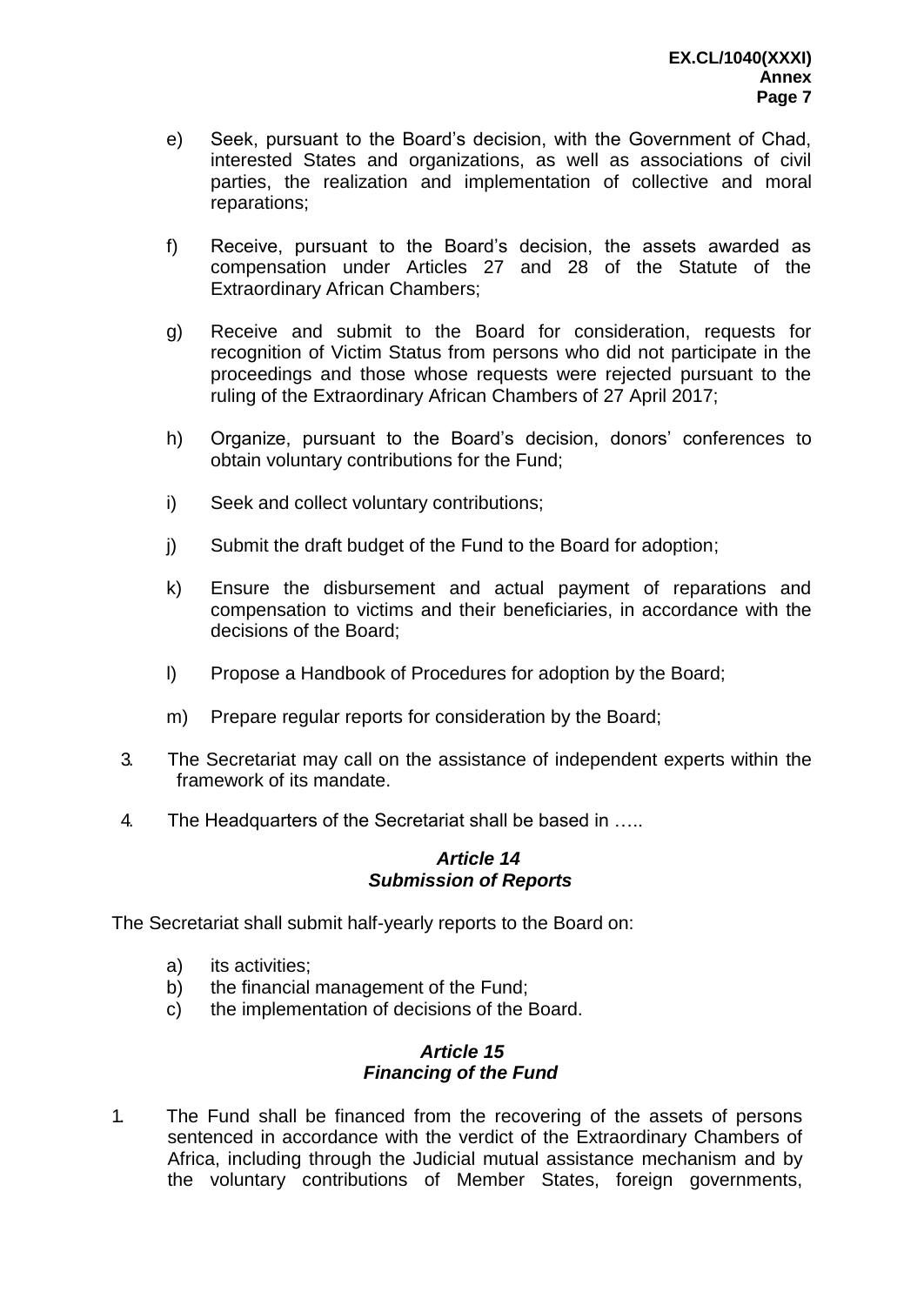international institutions, non-governmental organisations and other entities willing to support the victims.,

- 2. The Board shall, within the framework of its annual report to the Executive Council of the African Union on the activities and projects of the Fund, appeal as many times as necessary, for voluntary contributions to the Fund.
- 3. All other voluntary contributions received by the Fund should emanate from sources that conform to the Financial Rules and Regulations of the AU.
- 4. The Fund shall accept only subsidies, donations or other benefits that conform to the objectives of the AU.
- 5. The Board shall develop mechanisms that would enhance the verification of the origin of money received by the Fund.
- 6. Voluntary contributions from Governments shall not be transferred. Voluntary contributions emanating from other sources may be transferred by the donor to a maximum of one-third of the contribution, to another activity of the Fund when requested by the donor:
	- a) For victims and, when individuals are concerned, to their families;
	- b) Will not lead to discrimination based on race, colour, gender, language, religion, political leaning or other, nationality, ethnic group or other, assets, birth or any other status, on condition that the contributions are intended to assist those who are enjoying a specific protection in accordance with international law are not considered as discriminatory.
- 7. When a contribution is transferred and where the corresponding objective cannot be attained, the Board shall transfer the contribution to its general account subject to the consent of the donor.
- 8. When a contribution is transferred and where the corresponding objective cannot be attained, the Board shall transfer the contribution to its general account subject to the consent of the donor.
- 9. The Board shall not accept voluntary contributions:
	- a) That are deemed incompatible with the objectives and activities of the Fund;
	- b) That are deemed to have been transferred in a manner that does not conform to the provisions of Paragraph 6. Before turning down such a contribution, the Board shall request from the donor the possibility of cancelling the transfer or to modify it in order to make it acceptable;
	- c) Which would compromise the independence of the Fund;
	- d) Whose distribution would lead to a clearly unequal distribution of the Fund and available assets to the various groups of victims;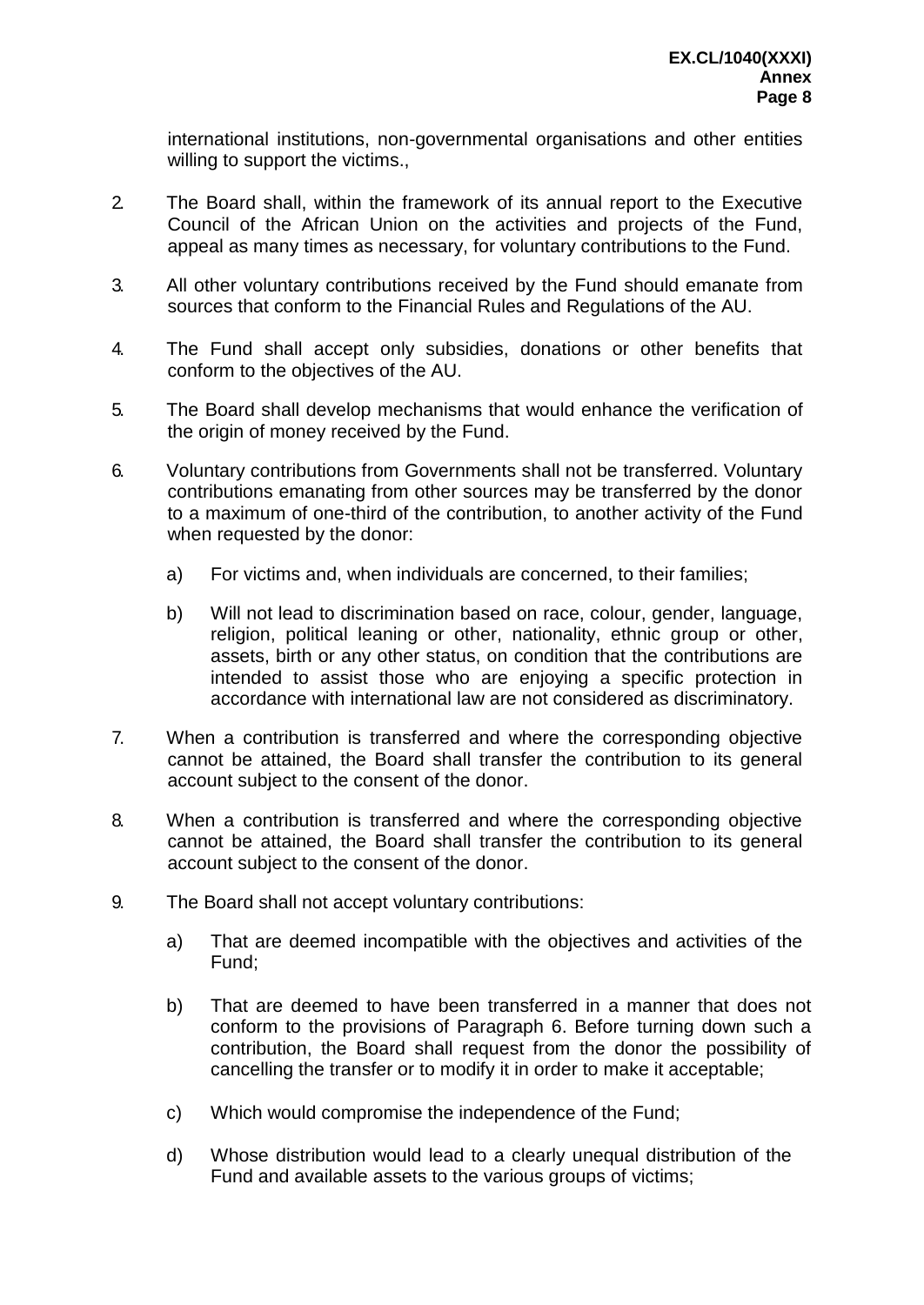## *Article 16 Functioning of the Fund*

- 1. The bank accounts of the Fund shall be opened in accordance with the Financial Rules and Regulations of the African Union and with the Procedural Handbook of the Fund.
- 2. The accounting system of the Fund shall enable the separation of funds in order to facilitate the introduction of transferred contributions.
- 3. The Fund shall be audited in accordance with the Financial Rules and Regulations of the AU.
- 4. The Secretariat shall receive the resources that the Extraordinary African Chambers may decide to transfer to the Fund. It shall take note of the sources and the amounts received as well as all other information relating to the use of the money.

## *Article 17 Beneficiaries*

The resources of the Fund shall serve to compensate:

- a) The victims of the crimes of Hissène Habré that fall under the jurisdiction of the Extraordinary African Chambers, as set out in the verdict of the Extraordinary African Chambers.
- b) People who did not participate in the procedure and those whose applications have been rejected, in accordance with the verdict of the Extraordinary African Chambers of 27 April 2017.

## *Article 18 General Principles*

- 1. The Board of Directors may decide to consult the victims and, in the case of individuals, their families as well as their legal representatives and may consult any competent expert or any organisation of experts within the framework of the conduct of its activities and projects.
- 2. For the purposes of this Statute and in accordance with the Procedural Handbook and the verdict of the Extraordinary African Chambers, the Fund shall be considered as seized when the Board of Directors shall deem it necessary to offer a physical or psychological reparation or material support to victims and their families.

#### *Article 19 Sensitization*

1. Once the Fund goes operational, the Chairman of the Board of Directors shall issue a statement through his/her Secretariat.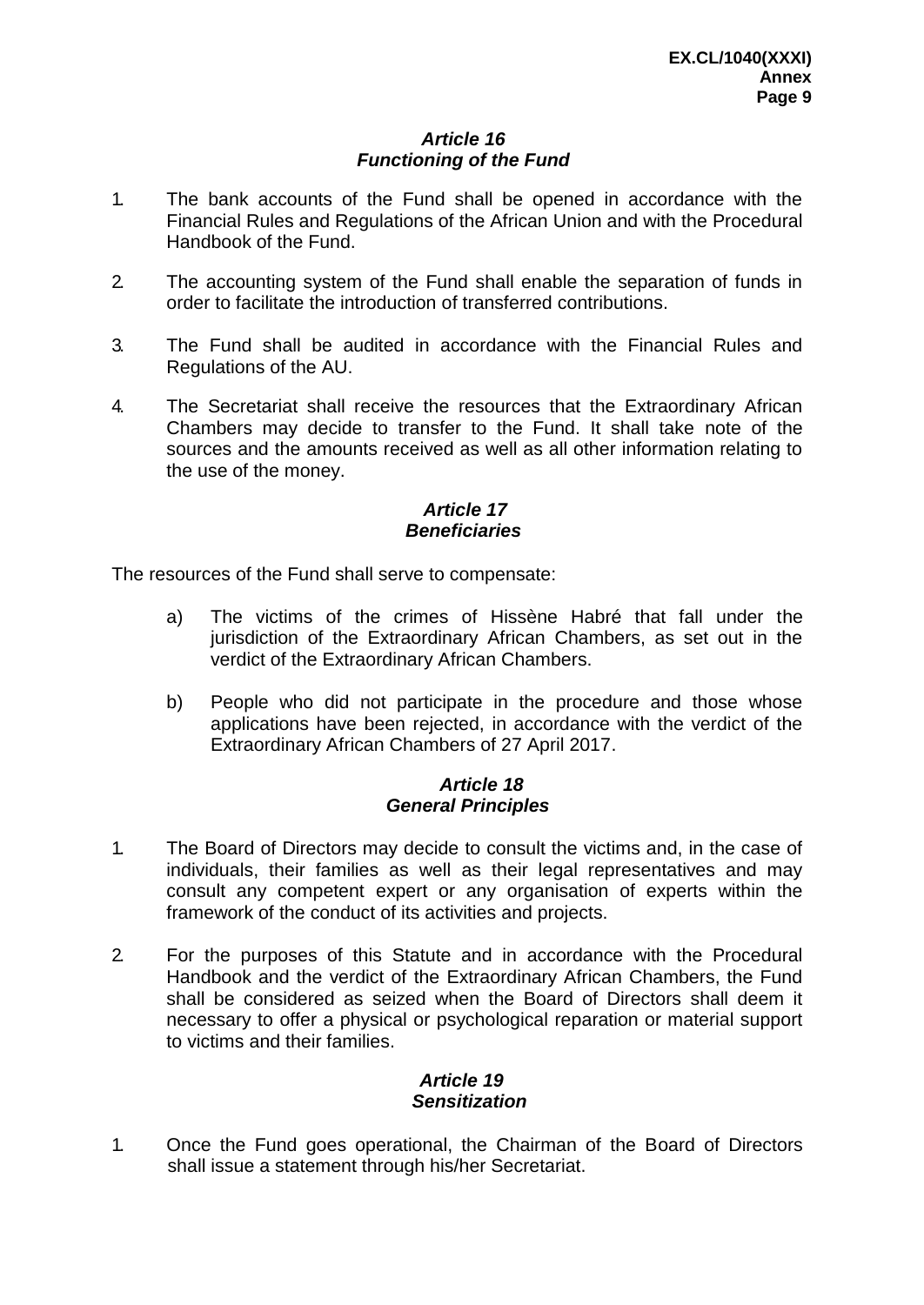- 2. The statement may indicate the basis of its activities and its projects, and if need be, provide any additional information. An appeal for voluntary contributions may accompany the statement.
- 3. The Board of Directors shall launch a sensitization and information campaign which it shall deem appropriate with a view to increasing voluntary contributions. The Board may, in this regard, solicit assistance from the Secretariat.

### *Article 20 Verification*

- 1. The Secretariat shall ensure that all persons who submit applications to the Fund are part of the beneficiaries, in accordance with the principles set out in the verdict of the Extraordinary African Chambers.
- 2. Subject to the stipulations set out in the verdict of the Extraordinary African Chambers, the Board of Directors shall define the norms provided for the verification exercise, taking into account the current situation of the group of beneficiaries and available evidence.

## *Article 21 Disbursement of Reparations*

- 1. The Fund shall define the modalities for the disbursement of reparations to beneficiaries taking into account their current situation and their place of residence, in accordance with the principles set out in Article 4.
- 2. The Fund may decide to resort to the services of middlemen in order to facilitate the disbursement of reparations, if need be, provided it would facilitate access to groups of beneficiaries and avoid conflicts of interests. The middlemen may be national or international non-governmental organisations working in close proximity with groups of beneficiaries and representatives of beneficiaries.
- 3. The Secretariat should put in place procedures that would ensure that reparation allowances have been duly received by beneficiaries, in accordance with the implementation plan of a disbursement programme. The beneficiaries shall be bound to acknowledge receipt of the reparation in writing or by other means of identification and these registers should be preserved by the Secretariat. Additional random checks and the monitoring of the reparation register should be executed in order to avoid unexpected difficulties or the risk of fraud and corruption.

## *Article 22 Information Requirements*

1. The Board of Directors shall submit an annual written report on the activities of the Fund to the Executive Council through the Commission.